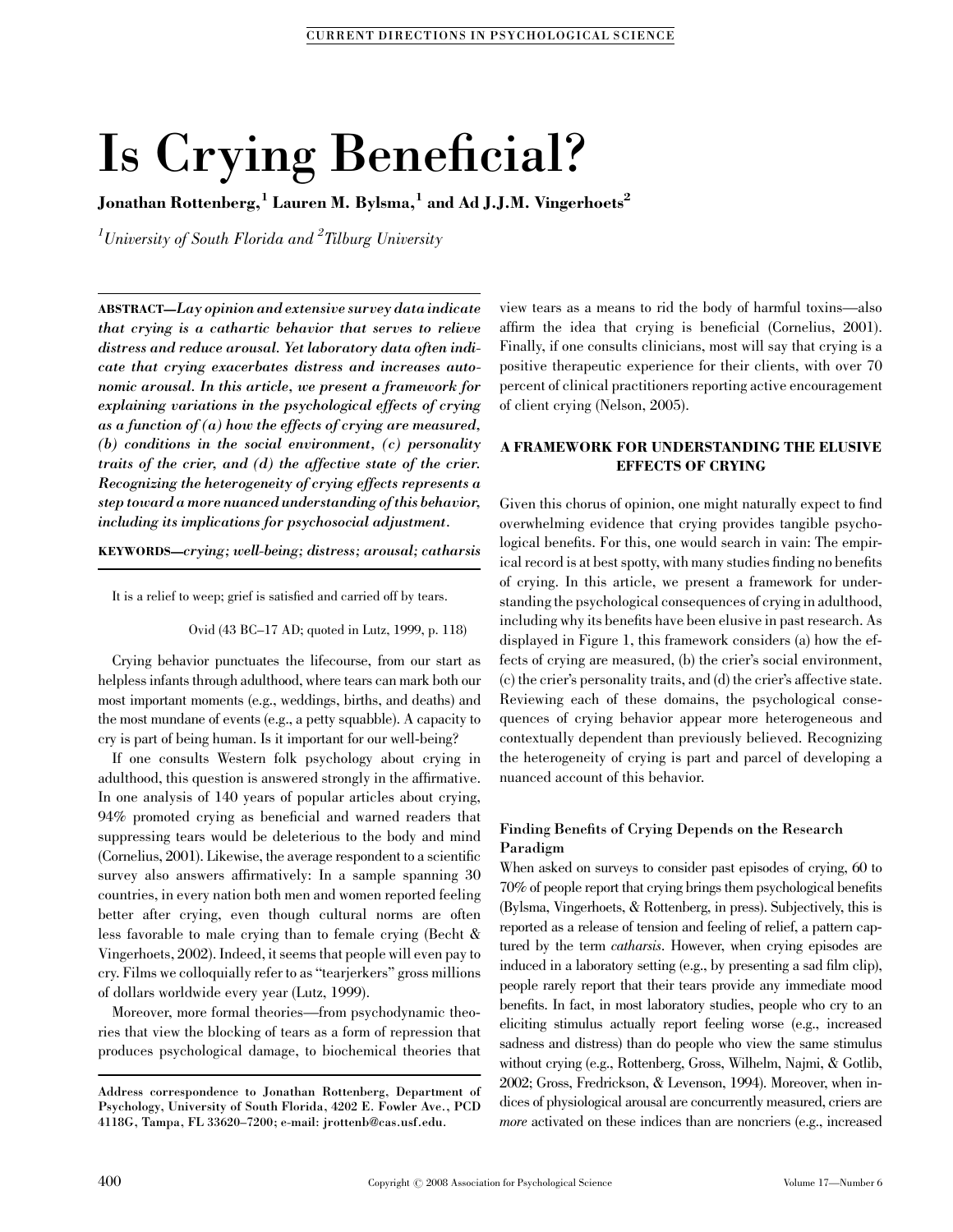

Fig. 1. Our proposed framework for understanding variation in the mood effects of crying. This includes individual traits and affective states, the triggers of the crying episode, and the context surrounding the crying episode. Illustrations of specific factors within each domain known to influence mood change are provided in the boxes where data is available. The influence of these domains on mood change is represented in its proximity to an unfolding crying episode (time). The possibility that crying-related changes vary with the assessment point and choice of crying-related indicator is indicated at the bottom of the figure.

heart rate or sweat-gland activity; Rottenberg et al., 2002)—a profile one would expect to accompany feelings of distress during crying. In sum, survey data suggest that crying is cathartic, whereas laboratory studies often indicate that crying increases distress and arousal (see Bylsma et al., in press, for review). While it is possible that these divergent findings are irreconcilable and in direct conflict, another possibility is that the use of different assessment methods across studies is influencing whether benefits of crying are found.

One reason crying benefits may be elusive is that studies vary in when the effects of crying are measured. Survey data finding benefits of crying tend to examine the effects of crying retrospectively, often long after the crying episodes have ended. Unfortunately, this measurement lag makes it impossible to reconstruct when the positive effects of crying occurred. By contrast, in most laboratory studies, the time frame of effects is better specified but very limited in duration (i.e., just the few minutes after crying are assessed). Few investigations have carefully tracked the effects of crying minute-by-minute as crying episodes unfold. Interestingly, a recent physiological study found that crying involved both arousing effects (e.g., increased heart rate) and calming effects (e.g., slowed breathing). Importantly, the calming effects associated with crying lasted 2 to 3 minutes longer than the arousing effects did (Hendriks, Rottenberg, & Vingerhoets, 2007). These findings underscore the possibility that the calming effects of crying arise later than the arousing effects, and point to a need for precisely timed measurements to better characterize the course of crying's effects.

Another reason why crying benefits may be elusive is that the effects of crying are subject to the social context surrounding crying episodes. Input from the social environment may be critical for activating the benefits of crying. Theorists have long commented on the social salience of crying: Through infancy and adulthood, crying has potent signal value and moves others to provide solace and physical contact (Nelson, 2005). Perhaps one reason why mood benefits have been elusive is that field studies (which find benefits) and laboratory studies (which usually do not) examine crying in radically different social contexts. For example, laboratory settings are typically devoid of social support (e.g., solitary viewing of a movie; Cornelius, 2001), and laboratory crying rarely involves situations that others can remedy (e.g., a dispute). Finally, crying in the laboratory often involves being captured on video or watched by strangers, conditions that might produce negative social emotions in criers (e.g., embarrassment) that neutralize crying-related benefits. In sum, the inconsistent literature suggests there is value in paying careful attention to social and contextual factors that surround crying episodes to explain when crying might be beneficial.

## Benefits of Crying Depend on Social-Environmental Conditions

To gain some empirical purchase on the role of contextual factors in shaping the mood benefits of crying, we analyzed over 3,000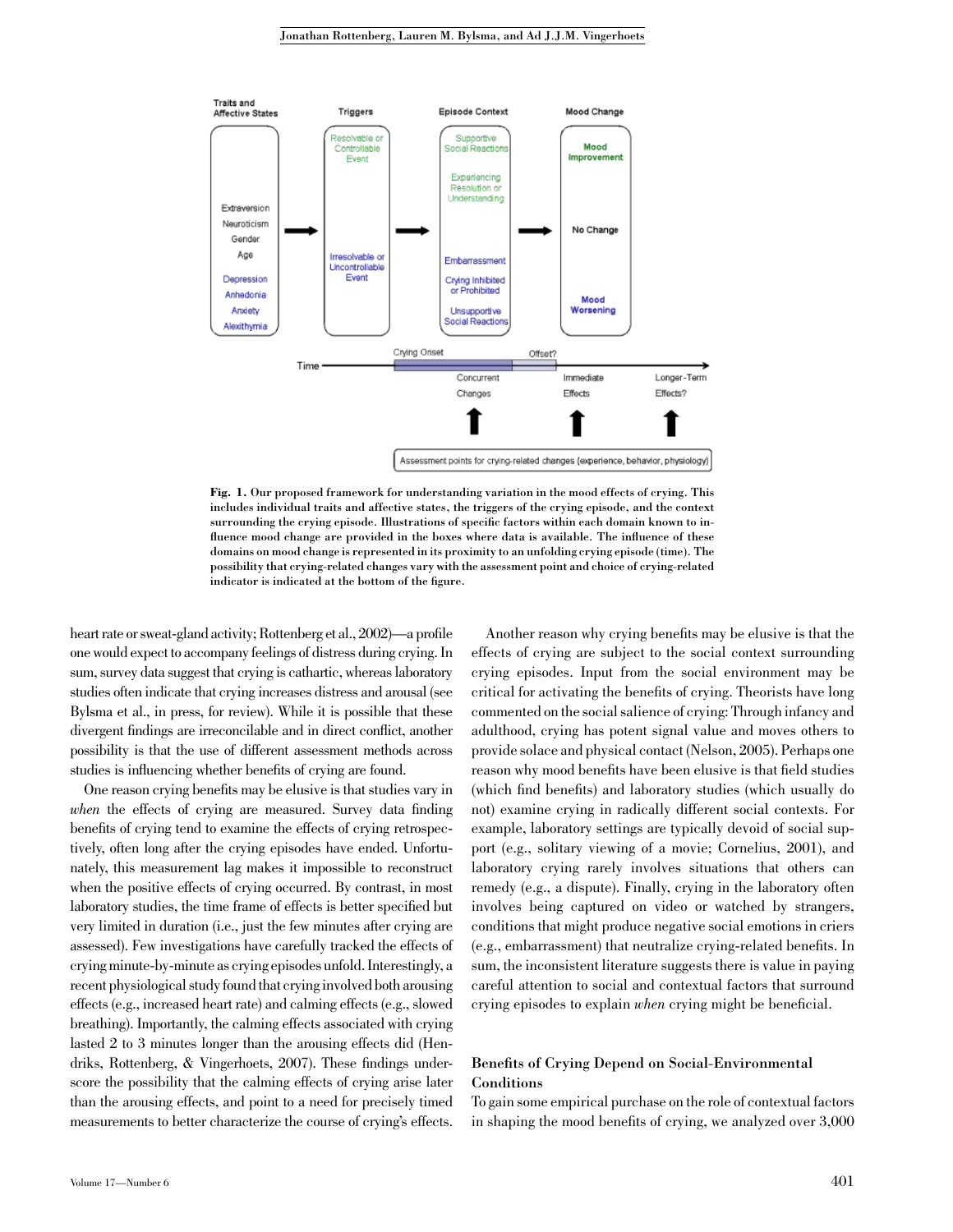detailed reports of recent crying episodes in which respondents described the surrounding social context and the effects of crying on mood (Bylsma et al., in press). Consistent with previous field studies, the majority of participants reported mood benefits after crying. However, respondents showed significant variation in their reporting of mood benefits, with a third reporting no mood improvement and a tenth even reporting feeling worse after crying. Importantly, variation in social-environmental factors tracked the mood benefits of crying: Criers who received social support during their crying episode were more likely to report mood benefits than were criers who did not report receiving social support. Likewise, mood benefits were more likely when the precipitating events of a crying episode had been resolved than they were when events were unresolved. Finally, criers who reported experiencing negative social emotions like shame and embarrassment were less likely to report mood benefits. These findings demonstrate that crying may have diverse psychological consequences and that variation in the social context surrounding crying episodes helps to explain this heterogeneity.

#### Benefits of Crying Depend on the Traits of the Crier

Psychological science has often regarded a focus on personality variation as complementary to examining the situational determinants of behavior. For this reason, we were interested in whether self-reported personality variation and other individual-difference characteristics might explain for whom crying is beneficial. Moreover, crying research has often focused on person-specific factors as predictors of crying behavior. Indeed, person characteristics have a pronounced influence on who cries and when. Perhaps most notably, adult women cry more frequently and more intensely than adult men do (Vingerhoets & Scheirs, 2000). Another robust finding in this area is that people scoring higher on the personality trait neuroticism (i.e., a susceptibility to experiencing negative emotions) report having more frequent crying episodes than do people lower in neuroticism.

Do person features also predict who benefits from crying? Thus far, the record is mixed. Interestingly, gender and neuroticism do not predict whether benefits of crying are reported. In a large international sample, gender explained only negligible variance in reported mood benefits (Becht & Vingerhoets, 2002). Likewise, a recent study failed to find an association between self-reported neuroticism and reported mood benefits after crying: Even though neurotics cried more often, they reported benefits from crying similar to those reported by non-neurotics (Rottenberg, Bylsma, Wolvin, & Vingerhoets, 2008). Moreover, several other standard personality factors (e.g., extraversion) were unrelated to mood benefits after crying.

The strongest personality predictor to date is alexithymia, a characteristic that involves difficulties in understanding the sources and meanings of emotions. We found that reports of alexithymia were associated with both fewer reported crying episodes and lack of mood benefits from crying: Those reporting high alexithymia reported worsened mood following crying (Rottenberg, Bylsma, et al., 2008). Theorists have argued that cognitive changes (such as achieving a new perspective on a sad event) can be important in explaining crying-related benefits; thus, we speculate that alexithymics' lack of insight into the causes and meanings of their crying behavior may perpetuate negative mood after crying.

Benefits of Crying Depend on the Affective State of the Crier The affective antecedents of crying can vary, with sadness, anger, and joy being among the commonest affective antecedents. Is the crier's affective state related to the psychological benefits of crying? We recently found that patients with mood disorders a group that frequently experiences a sad, dysphoric state reported crying more frequently to negative antecedents and reported experiencing less post-crying mood improvement than did a non-patient control group (Rottenberg, Cevaal, & Vingerhoets, 2008; Vingerhoets, Rottenberg, Cevaal, & Nelson, 2007). Moreover, individuals who reported anxiety symptoms and those who currently reported an inability to experience pleasure (a condition known as anhedonia) were less likely to report mood benefits from crying (Rottenberg, Bylsma, et al., 2008). Thus, preliminary evidence suggests that variations in affective states between participants may partly explain why the effects of crying are elusive. To strengthen inferences about state effects (as opposed to trait effects) it would help to examine crying-related benefits in the same people in different affective states (e.g., patients in and out of depression episodes).

### WHAT ABOUT PHYSICAL HEALTH BENEFITS?

In the service of brevity, this article has focused on crying and psychological health, skirting the issue of whether crying might have beneficial physical health effects. However, the story with physical health is similar: Conventional wisdom propounds health benefits of crying beyond what empirical data support. For example, the idea that crying confers health benefits has been repeatedly articulated in the psychosomatic tradition, in which crying is seen as a means to release physiological tension; it is claimed that tension that is not reduced through crying might find an outlet in bodily diseases such as headaches, ulcers, hypertension, and insomnia. Our recent review of the health benefits of crying finds a large number of null results, and where positive findings exist, they are often accompanied by methodological problems, including case-study designs, retrospective reports of health and/or crying, or the lack of control groups (Vingerhoets & Bylsma, 2007).

# TOWARD A DIFFERENTIATED UNDERSTANDING OF HUMAN CRYING

Is crying beneficial, as suggested by folk wisdom and some psychological theories? As documented in this review, we have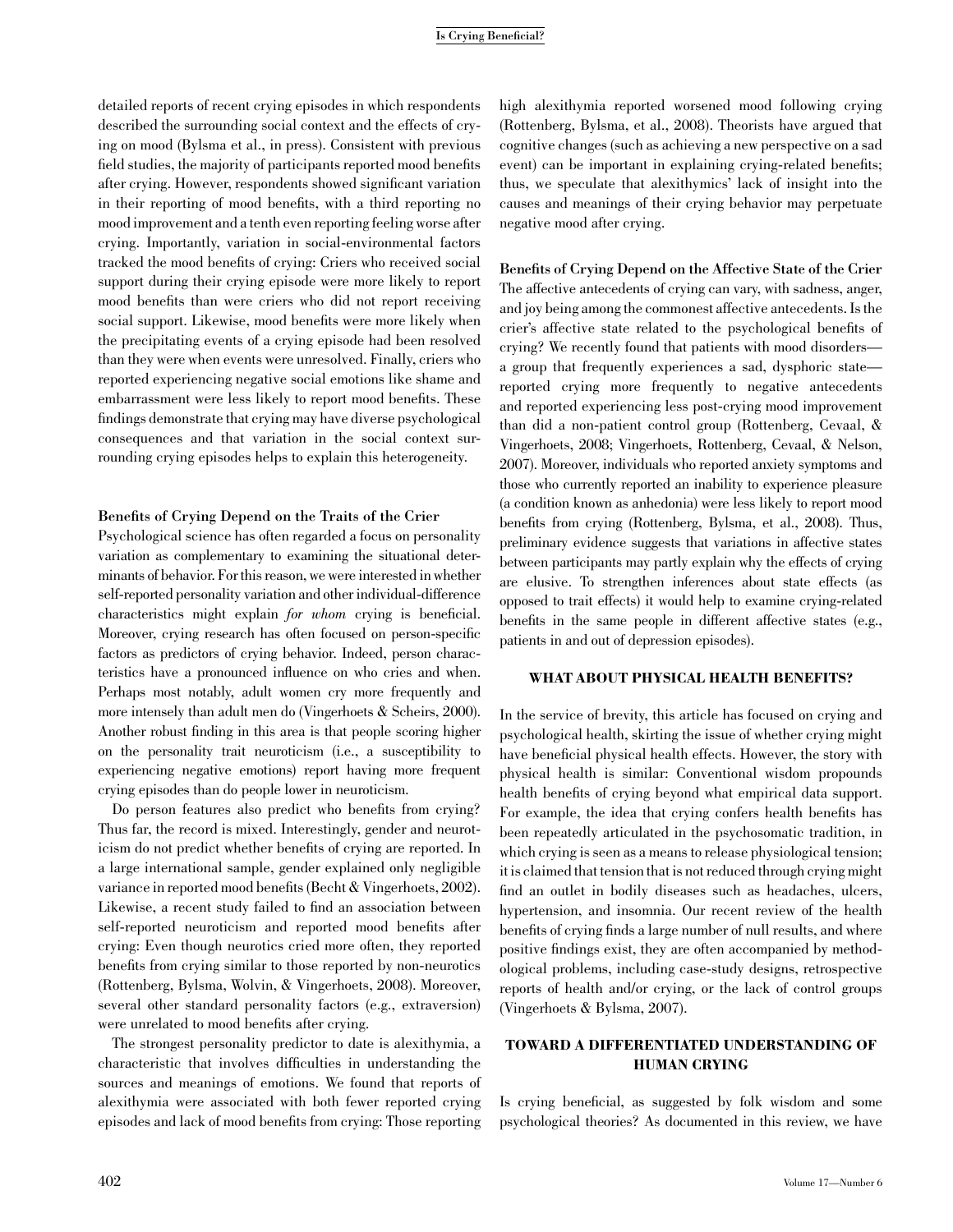repeatedly found that the psychological effects of crying are heterogeneous. At the same time, this heterogeneity is systematic in nature. For example, benefits of crying are more likely in naturalistic settings when people are recalling past crying episodes, when the cry-eliciting event is a resolvable problem, when criers are people who are comfortable expressing their emotions, and when criers are not depressed or anxious. These findings suggest that our initial question must be asked in a new way: Under what conditions and for whom is crying likely to be beneficial?

Our approach to studying the psychological effects of crying may appear obvious, but it should be noted that this area of study has often struggled to pose the right questions. In fact, the recognition of crying as a multifaceted behavior with complex antecedents, correlates, and moderators is only recent (Vingerhoets, Cornelius, Van Heck, & Becht, 2000). Crying research has long been hindered by the strong and often unquestioned power of folk beliefs about crying and by the practical difficulty of conducting crying research, in which the object of study is a relatively rare event that is hard to elicit ethically in a laboratory context. Because empirical research on crying is in its infancy, frameworks to guide future work on the psychological effects of crying are particularly important. In this spirit, we close by highlighting three extensions of our framework.

## FUTURE DIRECTIONS

Our approach to date challenges the idea that crying is a unified phenomenon. However, understanding crying may require further disaggregation. For example, most research (including ours) has focused on crying in response to negative events. Consequently, little is known about crying in response to positive events (e.g., a wedding), including its processes or even its prevalence. Furthermore, one might even take the view that there are fundamentally different types of crying. Recently Nelson (2005) proposed an attachment typology of crying, in which she distinguished between (a) protest crying, designed to undo the situation and characterized by loud and irritating screaming; (b) sad—silent and subdued crying, designed to create new attachment bonds after a loss; and (c) detached crying, characterized by a lack of tears, representing extreme hopelessness. Nelson further predicts different mood effects dependent on the type of crying (e.g., sad crying of despair will be associated with greater mood improvement than protest crying will be). Empirical tests of ideas like this are needed.

Second, when crying is beneficial, what are the exact proximal mechanisms? For example, we have studied crying-related increases in heart-rate variability, a hypothesized marker of physiological and psychological recovery (e.g., Hendriks et al., 2007; Rottenberg, Wilhelm, Gross, & Gotlib, 2003). Likewise, additional laboratory and field studies are needed to isolate specific features in the social environment that mediate psychological benefits, whether these are situational characteristics, physical comforting behaviors (e.g., an arm around one's shoulder), or other types of social support (e.g., verbal behaviors).

Third, when benefits occur, how long do they last? To examine whether crying behavior may have longer-term benefits, we are testing the hypothesis that crying at the time of a serious medical diagnosis (the HIV virus) will predict improved psychological and/or physical health functioning 6 months later. Longer-term prospective studies are badly needed to strengthen the description and causal modeling of the beneficial effects of crying.

Recommended Reading

- Hendriks, M.C.P., Rottenberg, J., & Vingerhoets, A.J.J.M. (2007). (See References). A laboratory study that presents a new analysis of the time course of crying effects to better characterize the mental and physical effects of crying.
- Vingerhoets, A.J.J.M., & Cornelius, R.R. (Eds). (2001). Adult crying: A biopsychosocial approach. Hove, UK: Brunner-Routledge. An edited book that showcases contemporary research on crying.
- Vingerhoets, A.J.J.M., Cornelius, R.R., Van Heck, G.L., & Becht, M.C. (2000). (See References). A clearly-written review of crying research that presents a model of adult crying.

#### REFERENCES

- Becht, M., & Vingerhoets, A.J.J.M. (2002). Crying and mood change: A cross-cultural study. Cognition and Emotion, 16, 81–101.
- Bylsma, L.M., Vingerhoets, A.J.J.M., & Rottenberg, J. (in press). When is crying cathartic? An international study. Journal of Social and Clinical Psychology.
- Cornelius, R.R. (2001). Crying and catharsis. In A.J.J.M. Vingerhoets & R.R. Cornelius (Eds.), Adult crying: A biopsychosocial approach (pp. 199–212). Hove, UK: Routledge.
- Gross, J.J., Fredrickson, B.F., & Levenson, R.W. (1994). The psychophysiology of crying. Psychophysiology, 31, 460–468.
- Hendriks, M.C.P., Rottenberg, J., & Vingerhoets, A.J.J.M. (2007). Can the distress-signal and arousal-reduction views of crying be reconciled? Evidence from the cardiovascular system. Emotion, 7, 458–463.
- Lutz, T. (1999). Crying. The natural and cultural history of tears. New York: Norton.
- Nelson, J.K. (2005). Seeing through tears: Crying and attachment. New York: Brunner-Routledge.
- Rottenberg, J., Bylsma, L.M., Wolvin, V., & Vingerhoets, A.J.J.M. (2008). Tears of sorrow, tears of joy: An individual differences approach to crying in Dutch females. Personality and Individual Differences, 45, 367–372.
- Rottenberg, J., Cevaal, A., & Vingerhoets, A.J.J.M. (2008). Do mood disorders alter crying? A pilot investigation. Depression and Anxiety, 25, E9–E15.
- Rottenberg, J., Gross, J.J., Wilhelm, F.H., Najmi, S., & Gotlib, I.H. (2002). Crying threshold and intensity in major depressive disorder. Journal of Abnormal Psychology, 111, 302–312.
- Rottenberg, J., Wilhelm, F.H., Gross, J.J., & Gotlib, I.H. (2003). Vagal rebound during resolution of tearful crying episodes among depressed and nondepressed individuals.Psychophysiology, 40, 1–6.
- Vingerhoets, A.J.J.M., & Bylsma, L.M. (2007). Crying as a multifaceted health psychology conceptualisation: Crying as coping, risk factor, and symptom. The European Health Psychologist, 9, 68–74.